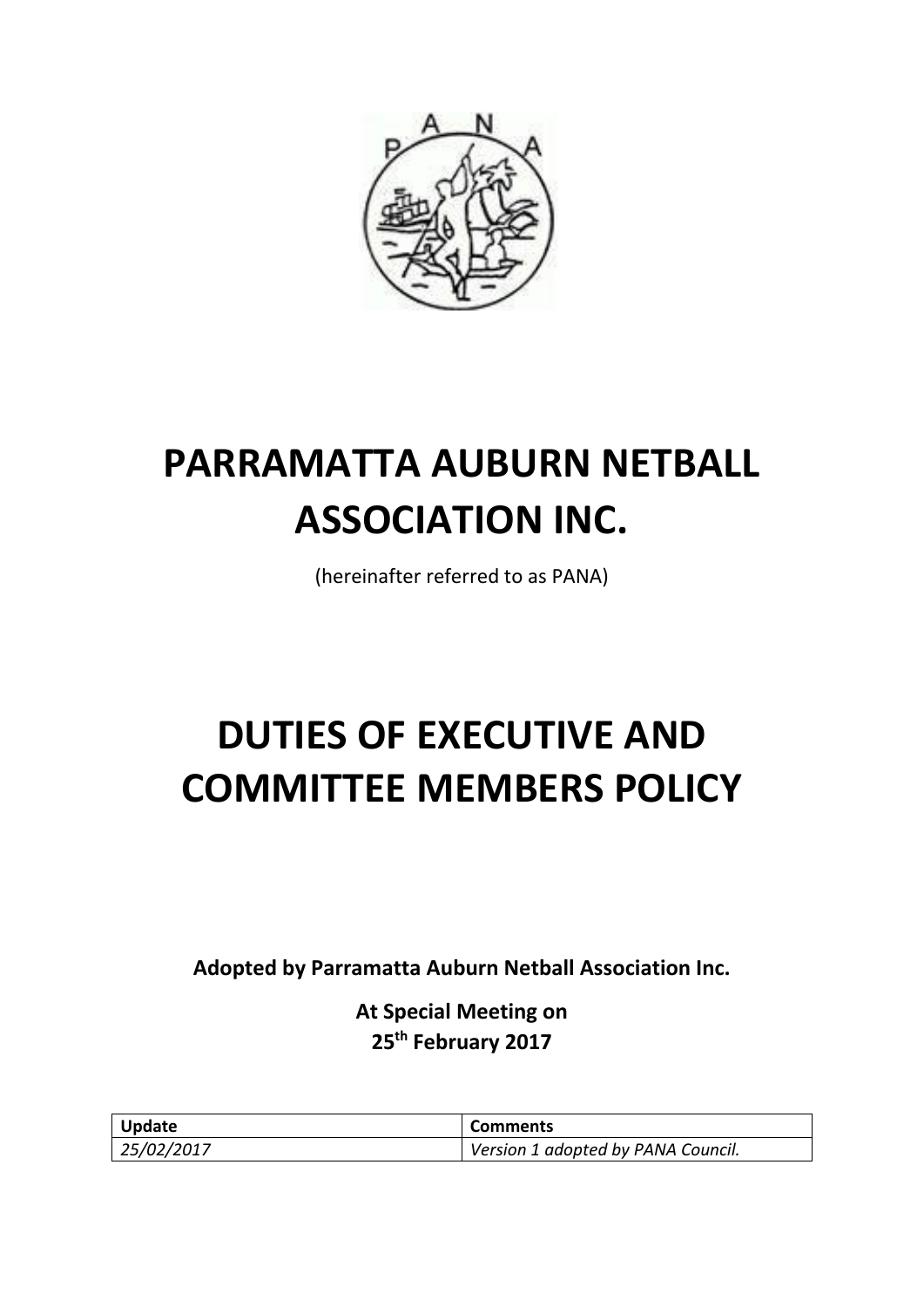

# **TABLE OF CONTENTS**

# Page

| 1      |     |                              |  | 3      |
|--------|-----|------------------------------|--|--------|
| 2      |     |                              |  | 4      |
|        | 2.1 | President                    |  | 4      |
|        | 2.2 | <b>Vice President</b>        |  | 4      |
|        | 2.3 | Secretary                    |  | 4      |
|        | 2.4 | Treasurer                    |  | 5      |
|        | 2.5 | <b>Umpires Convenor</b>      |  | 5      |
|        | 2.6 | <b>Coaching Convenor</b>     |  | 6      |
|        | 2.7 | Registrar                    |  | 6      |
|        | 2.8 | Representative Convenor      |  | 7      |
| 3<br>4 |     |                              |  | 7<br>7 |
|        |     |                              |  |        |
|        | 4.1 | <b>Assistant Secretary</b>   |  | 7      |
|        | 4.2 | <b>Assistant Treasurer</b>   |  | 7      |
|        | 4.3 | Recorder                     |  | 8      |
|        | 4.4 |                              |  | 8      |
|        | 4.5 | Canteen Officer              |  | 8      |
|        | 4.6 | Historian                    |  | 9      |
| 5      |     |                              |  | 9      |
|        | 5.1 | <b>Canteen Committee</b>     |  | 9      |
|        | 5.2 | <b>Competition Committee</b> |  | 9      |
|        | 5.3 | <b>Selection Committee</b>   |  | 9      |
|        | 5.4 | <b>Social Committee</b>      |  | 9      |
|        | 5.5 | Umpires' Committee           |  | 10     |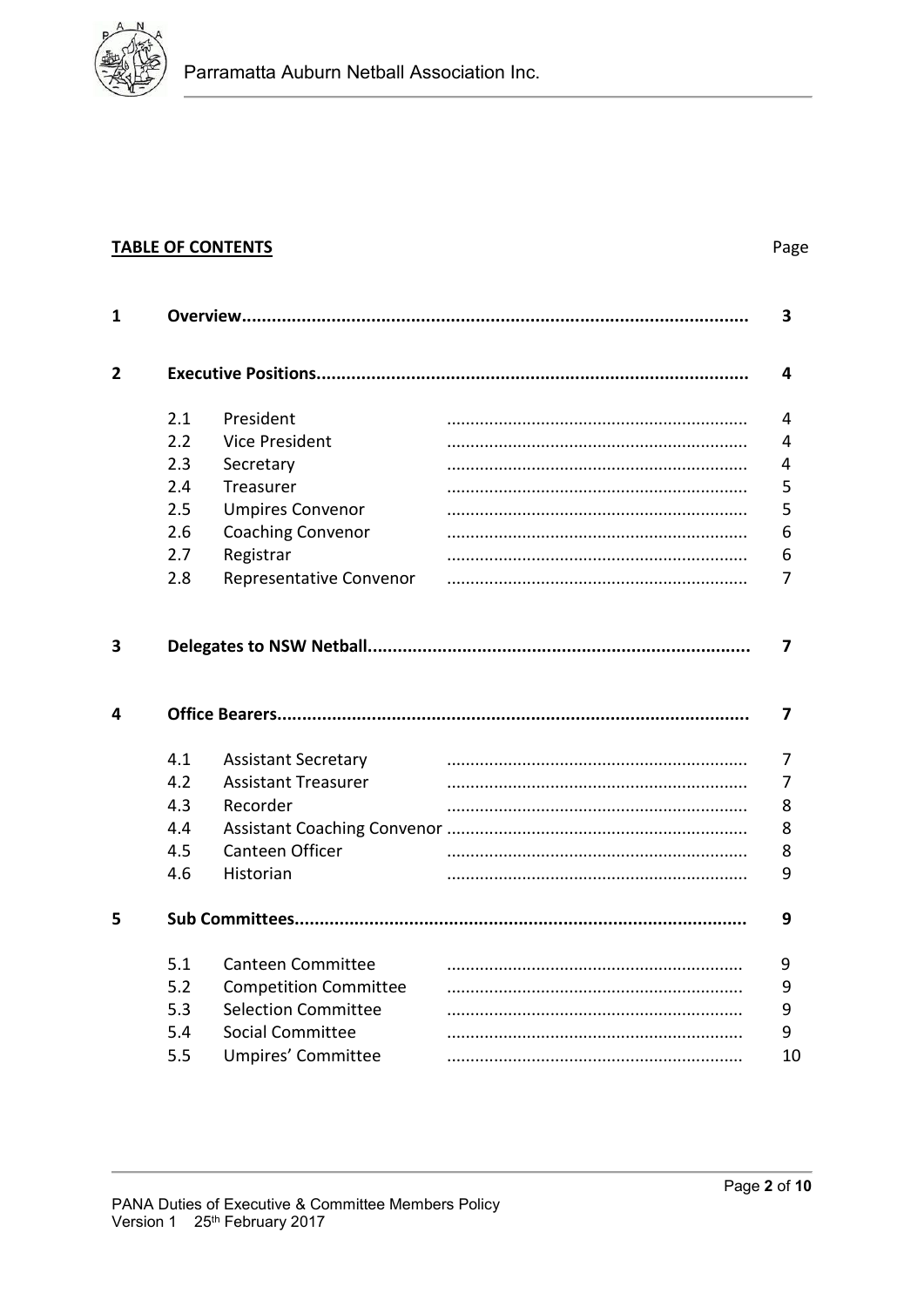

# **1 OVERVIEW**

- 1.1 PANA Executive and Committee members will provide to the Association, sport leadership and partnership through netball education and development programs. It will be achieved through the professional management and support to all levels involved with the game of netball so that our members are provided with the opportunities to reach their personal potential.
- 1.2 All Executive must be over the age of 18 years and be a current financial member of Parramatta Auburn Netball Association.
- 1.3 All Committee Members must be over the age of 16 years and be a current financial member of Parramatta Auburn Netball Association.
- 1.4 All Executive and Committee Members will abide by the Constitution and policies of PANA, the Official Rules of Netball and the Netball NSW Member Protection Policy as found on the Netball NSW website.
- 1.5 All Executive and Committee positions are voluntary unpaid roles.
- 1.6 All Executive with the assistance of Office Bearers, Club delegates or Life Members may formulate appropriate policies for any issues to be addressed in netball by PANA.
- 1.7 The Constitution and all policies are reviewed annually. All suggested changes involved in the annual review are to be forwarded to the office by 30th June in each year and to be collated and distributed for discussion at a Policy Meeting to be held at least 4 weeks prior to the AGM. Further discussion can be held before the final vote. Any comments on changing existing policies or to create new policies can be put forward by any financial member of the Association. Policy changes can be made at any Council meeting. No prior notice is necessary, but whenever possible prior notice will be provided. The exception to this is the Playing Rules Policy which cannot be changed once competition has commenced. Constitution changes need to be forwarded 21 days before the AGM to be voted on, unless a special meeting is set and agreed by Council.
- 1.8 For Playing Regulations Policy and Procedures there will be no changes made to any rule for any competition after the Council Meeting before the commencement of PANA competition in the year the competition commences. Exceptions to this are;
	- All attachments relating to the Late Registration Guidelines and Borrowing Guidelines which will be finalised, circulated to all Clubs and Life Members and adopted at the first Council Meeting following final grading each year.
	- Any changes approved at the Netball NSW November Council Meeting, which affect the playing regulations for the following year.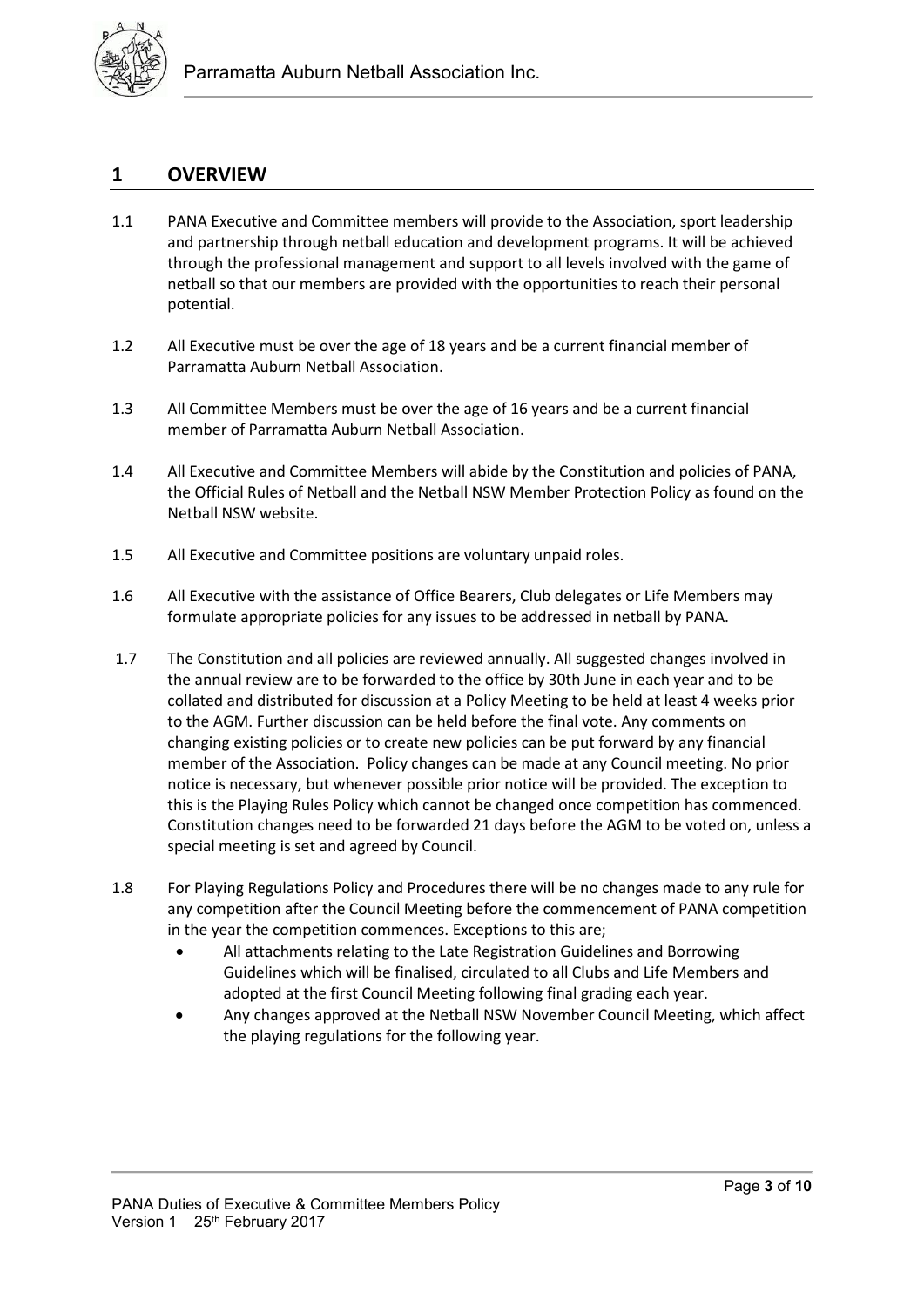

# **2 EXECUTIVE POSITIONS**

#### **2.1 President**

- a) Preside at meetings of the Association and direct where necessary.
- b) Be Convenor of the Appeals Tribunal.
- c) Responsible for sponsorship and overall marketing of Association.
- d) Present a report to Council meetings.
- e) Act as ex-officio member of all sub-committees with the exception of selection committees.
- f) Represent the association at local, regional, state and national levels.
- g) Develop a working relationship with all clubs.
- h) Act as Liaison with local councils on issues related to the Association.
- i) Treat all matters discussed at Executive Meetings as confidential.

# **2.2 Vice President**

- a) Assist the President and perform such other duties as directed by Council.
- b) Shall be appointed as Convenor of the Disputes Tribunal convened as required.
- c) In the absence of the President, act as President.
- d) Present a report to Council meetings, if required.
- e) Be responsible for Promoting the Association through website, Social Media and Advertising.
- f) Be responsible for the organisation of trophies of competitions and presentations in liaison with the Treasurer.
- g) Treat all matters discussed at Executive Meetings as confidential.

# **2.3 Secretary**

- a) Prepare and submit annually within the designated time the Netball NSW Affiliation Form.
- b) Act as the Public Officer of the Association.
- c) Maintain a register of Executive & Committee Positions.
- d) Maintain a register of Life Members.
- e) Maintain a register Service Awards.
- f) Maintain a register of PANA awards, including team awards.
- g) Maintain a register of Affiliated Clubs.
- h) Maintain a register of Council and Netball NSW delegates' names and addresses.
- i) Be responsible for correspondence and issue notices as required.
- j) Prepare an administration report for presentation at the Annual General Meeting.
- k) Circulate all nominations for Life Membership and accompanying qualifications to Affiliated Clubs, Office Bearers, Executive and Life Members
- l) Arrange insurance against loss, damage to or liability of the Association by reason of fire, accident or otherwise, in liaison with the Treasurer.
- m) Be responsible for the presentation of the Executive Committee report to Council.
- n) Conduct such other business as directed by Council.
- o) Act as Liaison with local councils on issues related to the Association.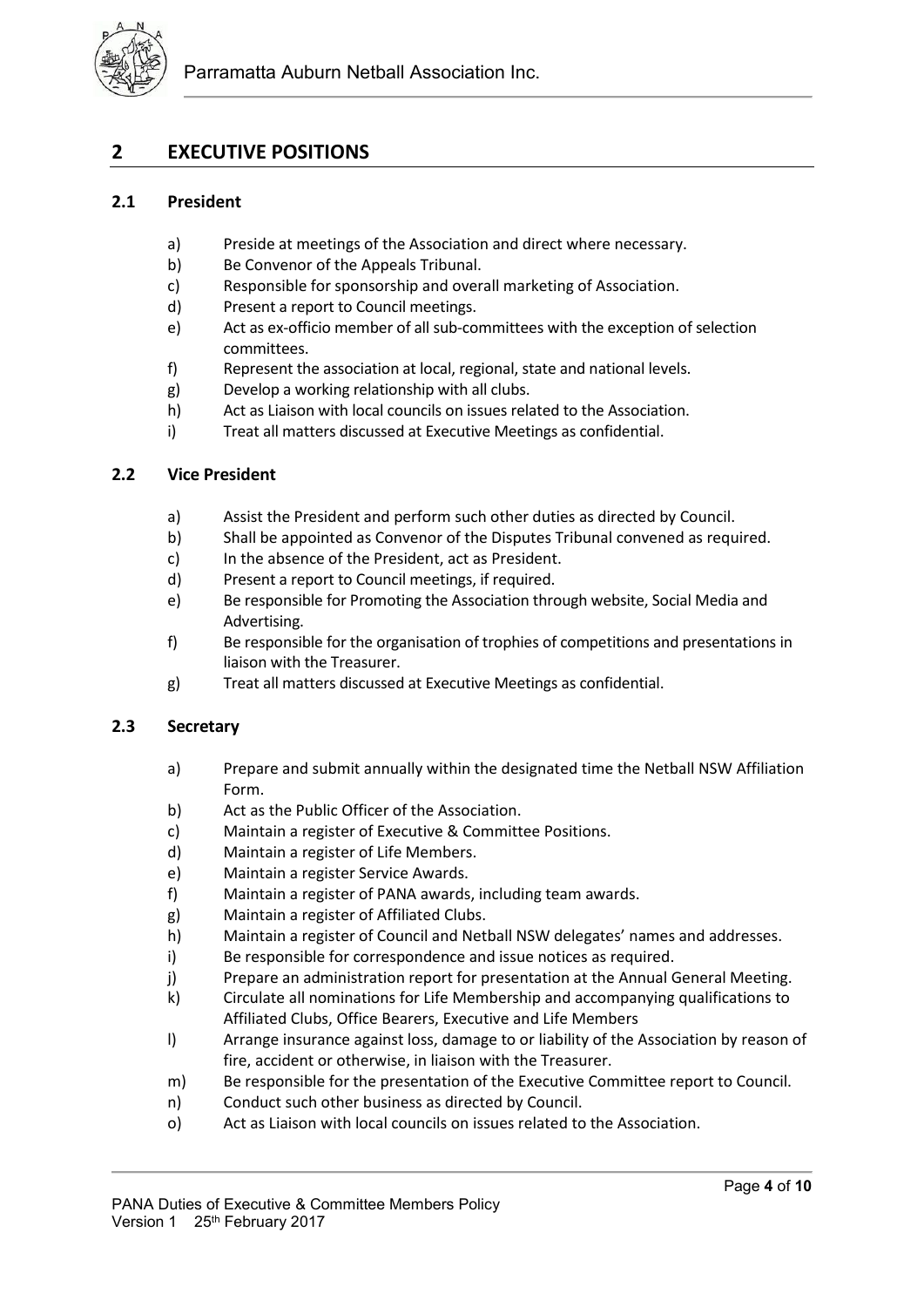Parramatta Auburn Netball Association Inc.



- p) Maintain a record of Minutes of all proceedings of each meeting of the Council plus each Special Council and Annual General Meeting
- q) Maintain a record of Minutes of all Sub-Committee meetings.
- r) Be responsible for correspondence and issue notices for representative teams and personnel as required
- s) Present a report to Council meetings as required.
- t) Treat all matters discussed at Executive Meetings as confidential.

# **2.4 Treasurer**

- a) Be responsible for all funds that may be established by the Association.
- b) Keep a record of all assets, liabilities, and properties of the Association.
- c) Keep necessary books of account and produce them on the instruction of Council.
- d) Receive all money payable to the Association and issue receipts as required.
- e) Bank all money within seven (7) days of receipt.
- f) Pay accounts passed for payment.
- g) Pay other accounts as necessary and have these ratified at the next meeting.
- h) Send accounts as required, including but not limited to representative players.
- i) Submit a written financial report to each Council meeting.
- j) Pay the annual New South Wales Netball Association Ltd. fees by the due date.
- k) Present the Association Financial Reports at the Annual General Meeting. The Associations Accounts will be reviewed by an external Accountant every two years and shall be audited if required by Council or legislation.
- l) Present a report to Council meetings.
- m) Act as Liaison with local councils on issues related to the Association.
- n) Ensure all regulatory requirements are met, including but not limited to BAS, Incorporation and Fair Trading Reports.
- o) Treat all matters discussed at Executive Meetings as confidential.

# **2.5 Umpires Convenor**

- a) Be the holder of a National Umpires Accreditation.
- b) Be the Convenor of the Umpires' Subcommittee.
- c) Organise and arrange the coaching and grading of umpires where necessary.
- d) Obtain a record of Section 1 and Section 2 theory results for a period of six (6) years from local governing body.
- e) Keep a record of National badged umpires and district badged umpires within the Association.
- f) Be responsible for the allocation of umpires for carnivals and competitions organised by the Association, whether club or representative.
- g) Research and institute methods of encouraging and improving umpiring within the Association.
- h) Arrange umpiring assistance to clubs as requested.
- i) Be responsible for the distribution of relevant information regarding umpiring, including notice of umpires' accreditation theory requirements.
- j) Ensure that if absent from a Council meeting a representative appointed from the Umpires' subcommittee attends Council meetings.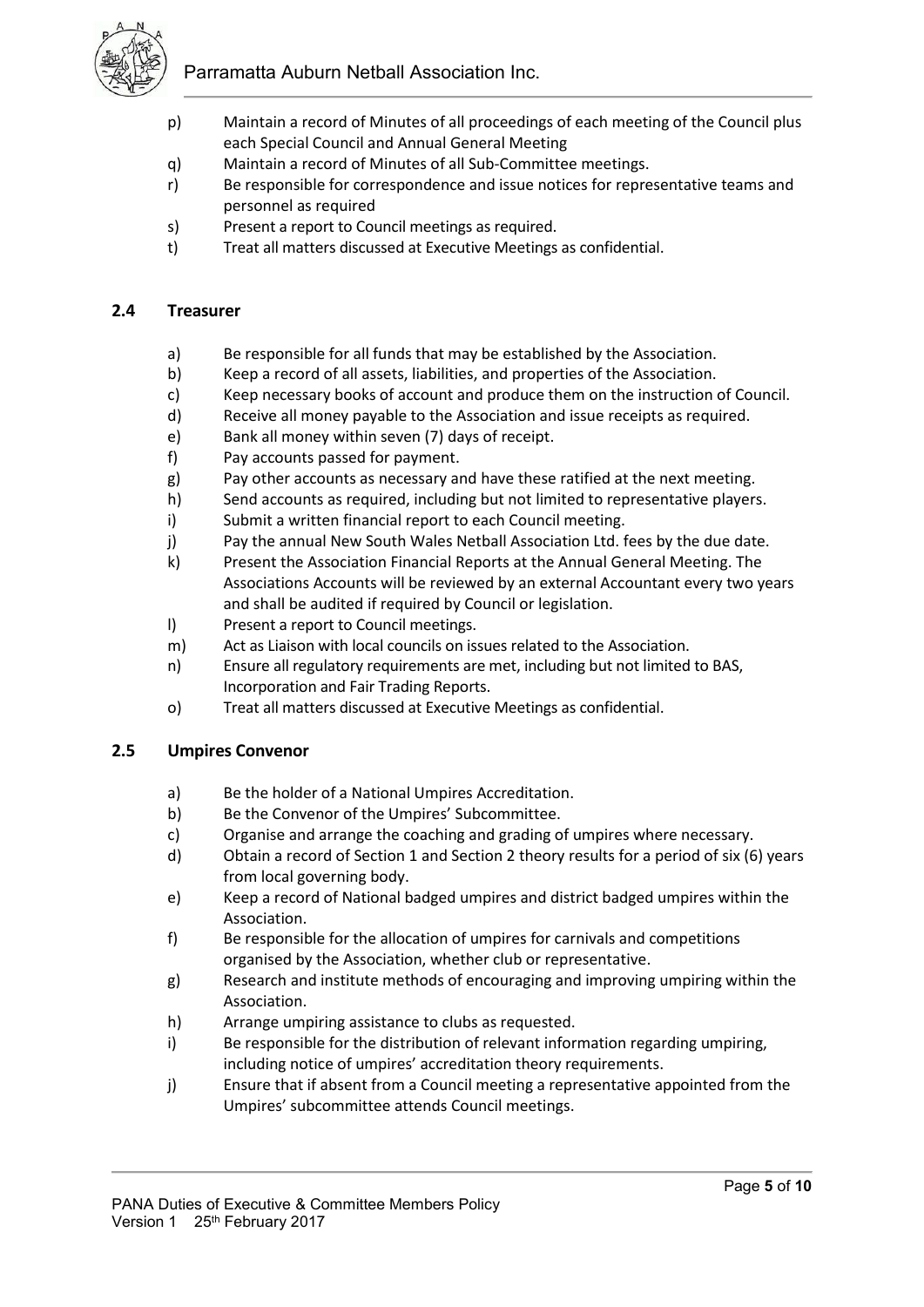

Parramatta Auburn Netball Association Inc.

- k) Be responsible for the ordering of all umpiring equipment, including (but not limited to) rule books, whistles and umpiring manuals.
- l) Be responsible for the organisation of umpiring courses to be conducted at the Association.
- m) Present a report to Council meetings.
- n) Be responsible for the provision of the umpires sign on sheet for each competition game.
- o) Treat all matters discussed at Executive Meetings as confidential.

# **2.6 Coaching Convenor**

- a) Be the holder of a National Coaching Accreditation.
- b) Research and institute methods of encouraging and improving coaching within the Association.
- c) Arrange coaching assistance to clubs as required.
- d) Be responsible for the distribution of relevant information regarding coaching.
- e) Be responsible for the ordering of all coaching material, including (but not limited to) coaching manuals.
- f) Be responsible for the organisation of coaching courses to be conducted by the Association.
- g) Present a report to Council meetings.
- h) Work with the Association Secretary to maintain records of coaching service and accreditation.
- i) Liaise with the Representative Convenor on any relevant representative matters.
- j) Be responsible for the Co-Ordination of NET SET GO.
- k) Treat all matters discussed at Executive Meetings as confidential.

# **2.7 Registrar**

- a) Accept all registrations on a date determined from year to year.
- b) Maintain a register of team names and uniform colours to avoid duplication.
- c) Allocate the respective registration forms to the Competitions Convenor and the Association Secretary and retain one (1) copy on file as a record of registered teams and players.
- d) Be responsible for the compilation of the membership and insurance reports sent to New South Wales Netball Association Ltd. and the current insurers.
- e) Maintain a register of members.
- f) Present a report to Council meetings.
- g) Be responsible for checking, signing, laminating and distribution of player identification as determined at the AGM to all clubs along with maintaining an Association copy.
- h) Ensure all MyNetball data is accurate and updated, including tables and player records on a weekly basis.
- i) On a weekly basis, accept individual registrations as submitted by the appropriate Club Executive member and include them, together with the date, on team registration forms.
- j) Delete from the registration form the names of those players who have been granted Association permission to deregister from a team.
- k) Be responsible for the provision of scoresheets for each competition game.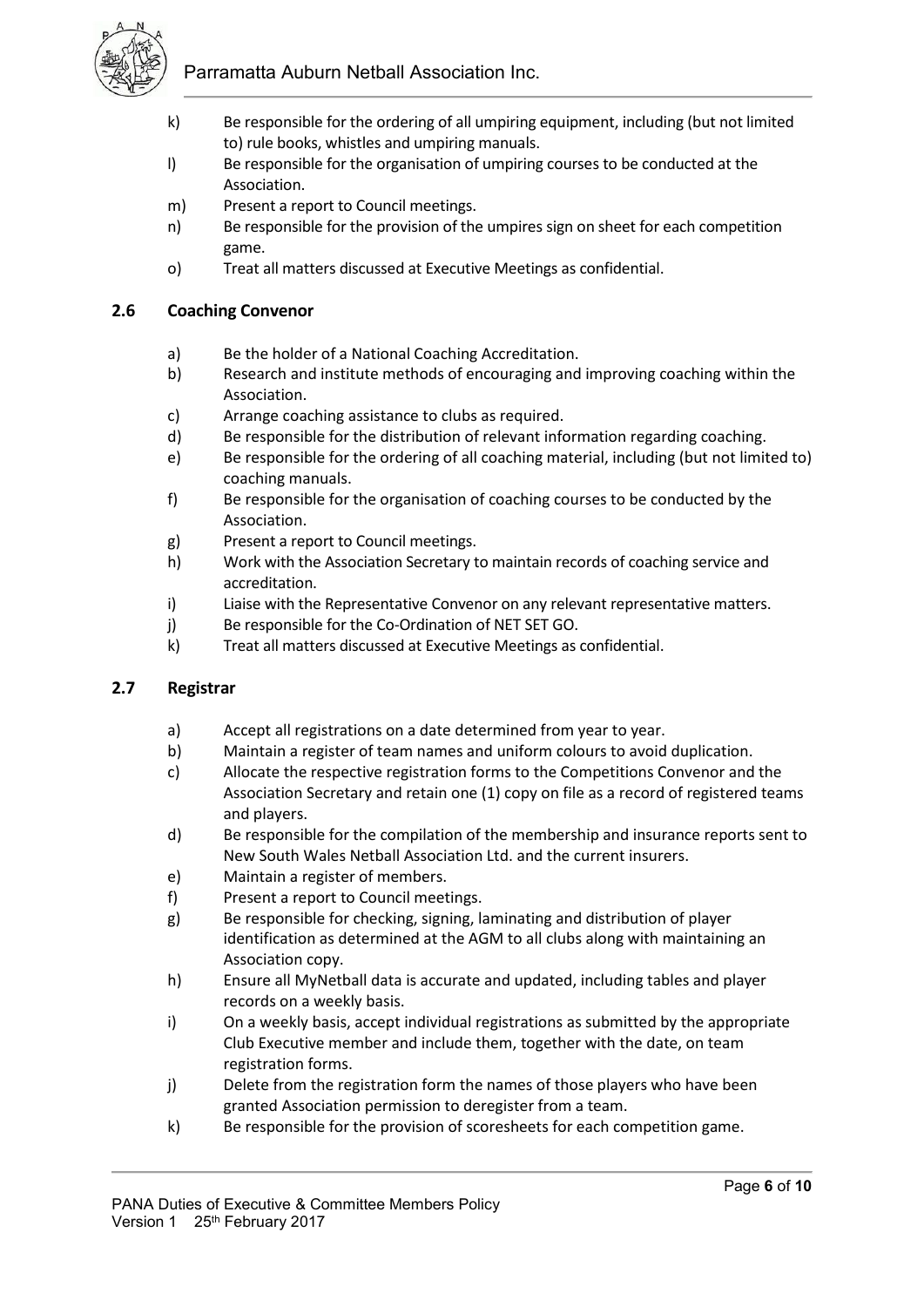

- l) Provide necessary information to the Competition committee as required for grading of teams each year.
- m) Treat all matters discussed at Executive Meetings as confidential.

# **2.8 Representative Convenor**

- a) Act as liaison between Representative Players, Parents Team Management and the Association.
- b) Be responsible for all purchasing for Representative Teams.
- c) Be responsible for the ordering, receipt and distribution of uniforms, and the like, to Representative Teams and associated personnel.
- d) Responsible for all aspects of the organisation of the Representative teams, for example, the issue and receipt of equipment, travel and accommodation arrangements etc. – in consultation with the Treasurer.
- e) Advise the Secretary of all such arrangements.
- f) Organise all fundraising activities for representative teams.
- g) Liaise with Vice President with the marketing of the Association's Representative teams.
- h) Co-ordinate the entry of Association Representative teams into upcoming carnivals with the Association Secretary.
- i) Present a report to Council meetings.
- j) Liaise with the Coaching Convenor with any relevant representative matters.
- k) Undertake Annual stocktake and provide details to the Treasurer.
- l) Set dates for all representative trials.
- m) Keep a register of representative commitments and duties.
- n) Provide a report to selectors with any relevant information.
- o) Treat all matters discussed at Executive Meetings as confidential.

# **3 DELEGATES TO NSW NETBALL**

The nomination process, two selected and two proxy, one of which needs to be either the president, secretary or treasurer.

Required to submit a report to council and executive directly following NSW meetings. Represent the direction of the council and executive when voting on behalf of the Association.

# **4 OFFICE BEARERS**

# **4.1 Assistant Secretary**

a) In the absence of the Secretary, act as Secretary.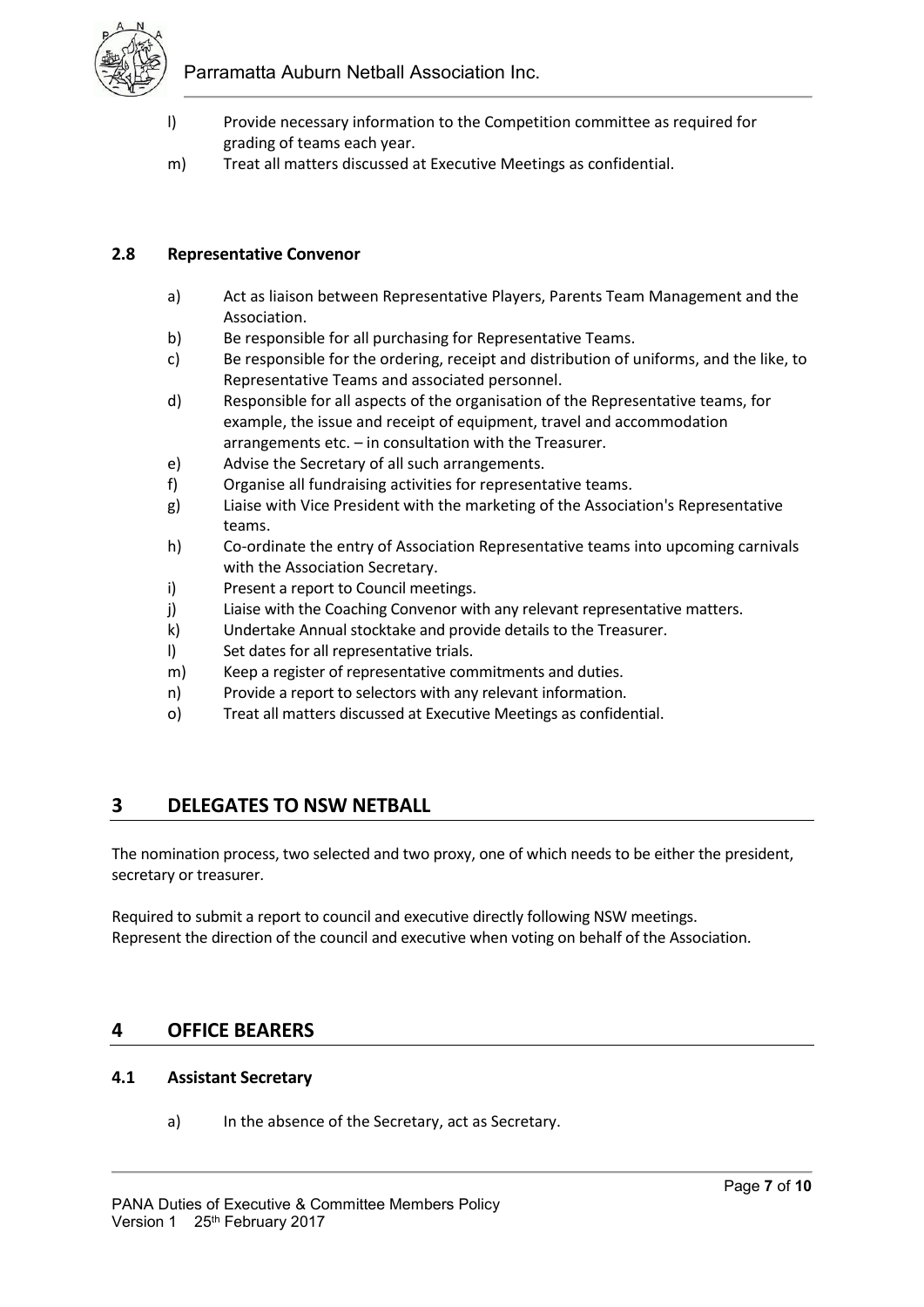

b) Carry out such duties as the Secretary may direct.

#### **4.2 Assistant Treasurer**

- a) Assist with all money payable to the Association in relation to Representative Teams and issue receipts as required.
- b) Assist with banking all money within seven (7) days of receipt.
- c) Carry out duties as directed by the Treasurer; and report back outcomes to the Treasurer.
- d) In the absence of the Treasurer, act as the Treasurer.
- e) Co-ordinates all clubhouse bookings and court allocations in consultation with the Association Secretary.
- f) Treat all matters of the association as confidential.

#### **4.3 Recorder**

- a) Be responsible for the collection of score sheets on each playing day.
- b) Check all score sheets to see that they meet the Association's requirements.
- c) Forward any disputed score sheets to the Vice President within twenty-four (24) hours.
- d) Report any matters regarding deduction of points to the Registrar.
- e) Points may be deducted for:
	- i) teams fielding any unregistered player.
	- i) failure to meet team requirements with regards to completion of the score sheets or other duties as required.
- f) Place progressive point scores on the notice board weekly.
- g) Maintain an annual record of results of all competitions conducted by the Association.
- h) Treat all matters discussed at meetings as confidential.

#### **4.4 Assistant Coaching Convenor**

- a) Assist with the development of the Association's modified and Junior programmes and to adapt into the competition any new Junior training programs, including to but not limited to programs like NetSetGo, Rising Stars and School based programs. This is to be done in liaison with the Coaching Convenor.
- b) Assist with any other duties as necessary.
- c) Treat all matters discussed at meetings as confidential.

# **4.5 Canteen Officer**

- a) Be responsible for the management of the Canteen.
- b) Be responsible to the treasurer for the management of the canteen.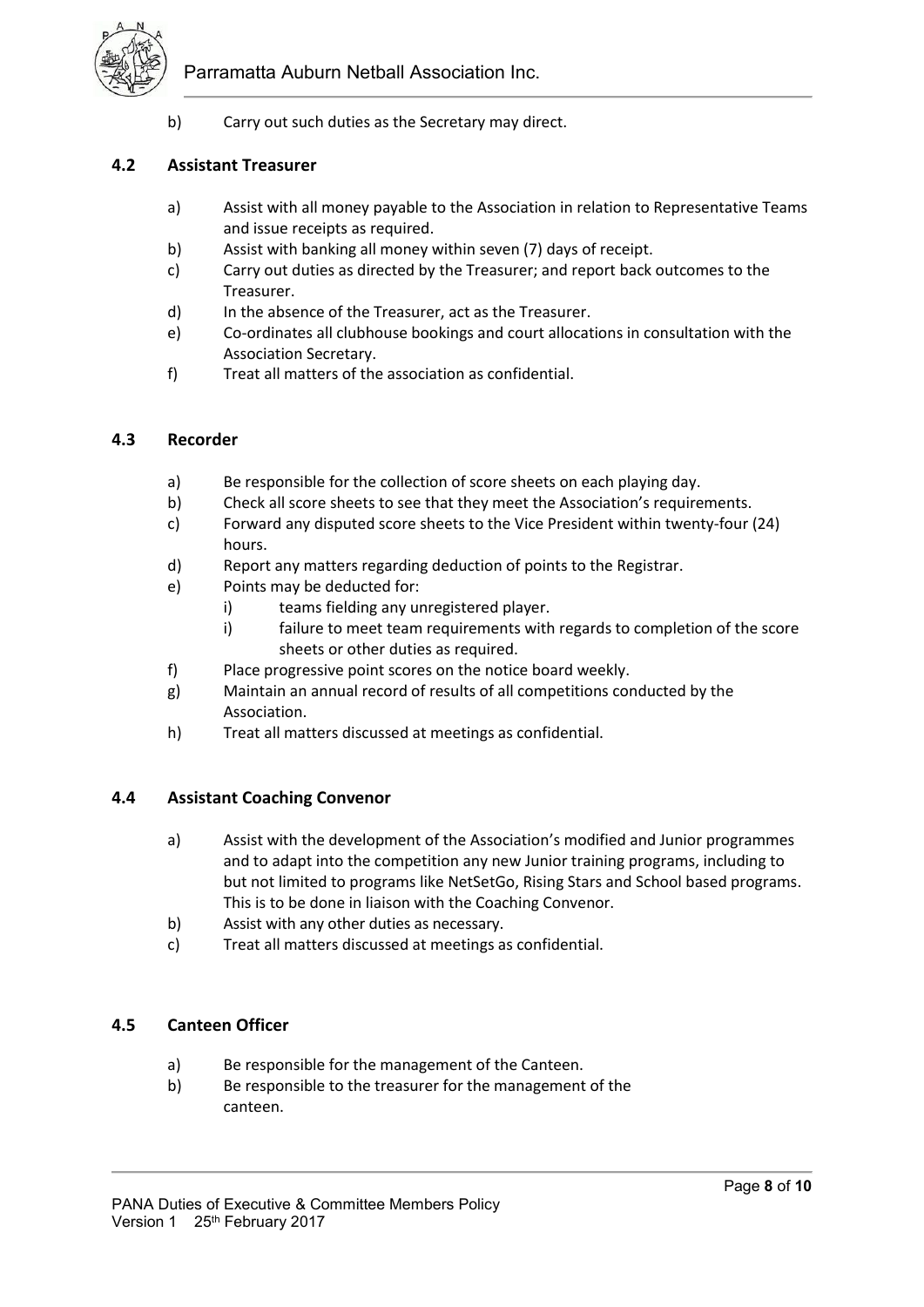

Parramatta Auburn Netball Association Inc.

- c) Perform such other duties as directed by Council from time to time.
- d) Be responsible for the purchasing of any food supplies for the Associations events including weekly BBQ's, weekly competition and Carnivals.
- e) Treat all matters discussed at meetings as confidential.

#### **4.6 Historian**

Maintain an ongoing record of Association Office Bearers, Representative team players, results, officials, Association awards including but not limited to life memberships and other information which would record the history of the Association.

# **5 SUB COMMITTEES**

#### **5.1 Canteen Committee**

- a) Under the direction of the Canteen Officer, ensure that adequate stock is purchased for Saturday competition and any special functions.
- b) Perform such other duties as directed by Council from time to time.
- c) Treat all matters discussed at meetings as confidential.

#### **5.2 Competition Committee**

- a) Be responsible for the compilation of each season's fixtures, including any decisions as to the number of rounds to be played or the format to be used.
- b) Be responsible for the compilation of carnival fixtures.
- c) Be responsible for the grading and re-grading of teams at the commencement of each season.
- d) Be responsible for the allocation of canteen and grounds duty.
- e) Elect a competition convenor within 14 days following the first Council Meeting.
- f) Distribute fixture to the Umpires Convenor and Registrar on completion.
- g) Treat all matters discussed at meetings as confidential.

# **5.3 Selection Committee – PLEASE REFER TO PANA REPRESENTATIVE SELECTION POLICY & PROCEDURES**

#### **5.4 Social Committee**

- a) Be responsible for organising decorations etc., for Opening Day and Grand Final Day
- b) Be responsible for organising the end-of-season functions including presentation and any other function throughout the season.
- c) Perform such other duties as directed by Council from time to time.